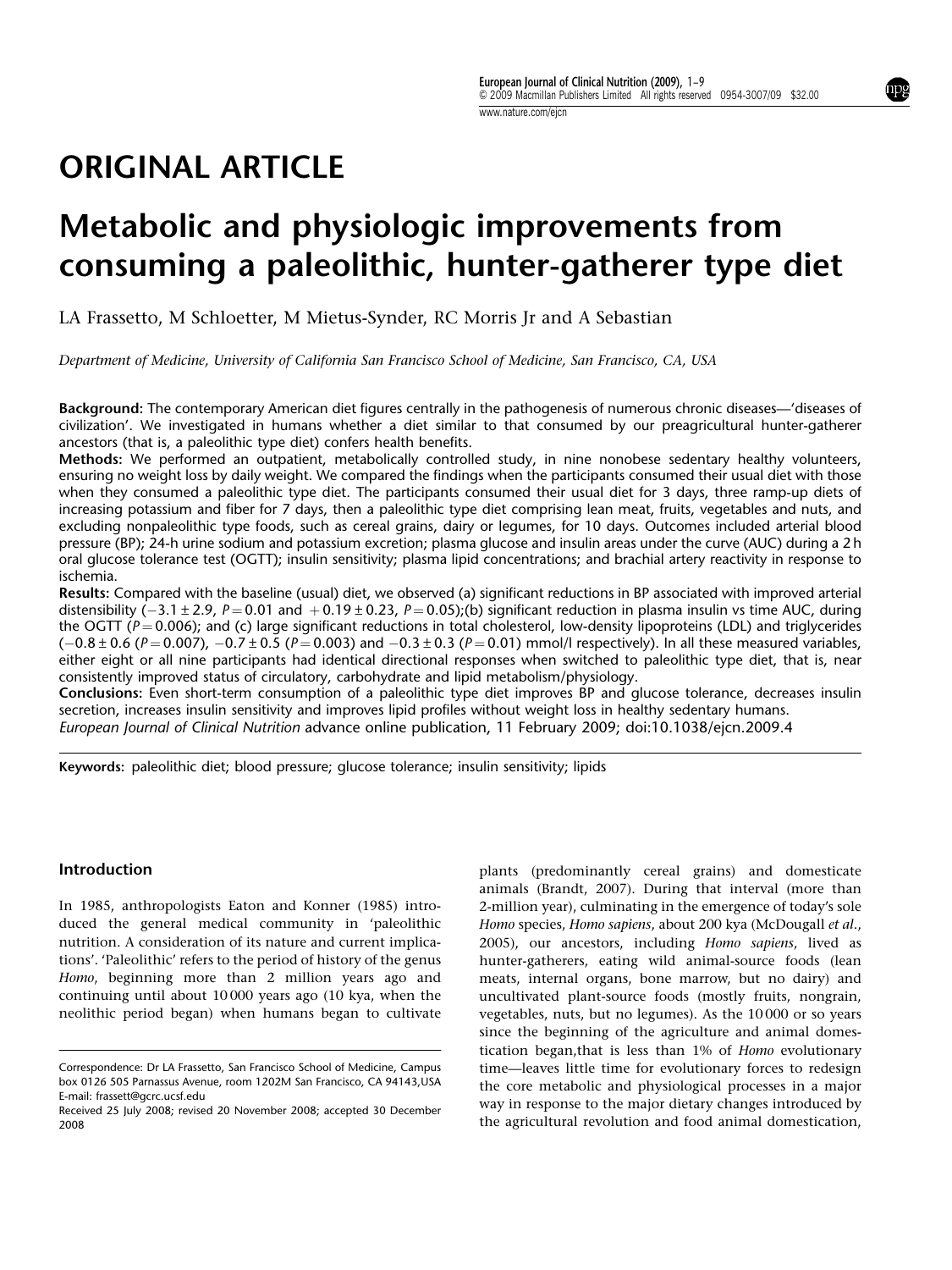the genetic makeup of contemporary humans may more closely optimize core metabolism and physiology when they consume a diet more closely resembling our ancestral hunter-gatherer's preagricultural diet (Eaton et al., 1988; Cohen, 1989; Jansson, 1990; Eaton and Cordain, 1997; Neel, 1999; Simopoulos, 1999; Eaton and Eaton, 2000; Sebastian et al., 2002, 2006; Lindeberg et al., 2003b, 2007; Mann, 2004; O'Keefe and Cordain, 2004; Cordain et al., 2005).

The contemporary American diet differs from paleolithictype diets not only as a consequence of the agricultural and husbandry revolutions, but also as a consequence of the industrial revolution and, more recently, the fast food revolution. As detailed by many investigators (Eaton et al., 1988; ; Cohen, 1989; Jansson, 1990; Eaton and Cordain, 1997; Mann, 2004; O'Keefe and Cordain, 2004; Cordain et al., 2005; Sebastian et al., 2006; Lindeberg et al., 2007), these revolutions have introduced foods that were absent or negligible in the paleolithic diet: refined cereal grains and their products, nonhuman mammalian milk and its products, energy-dense nutrient-poor foods (refined carbohydrates of wide variety, readily available and inexpensive; separated fats and oils of wide variety also) and legumes. In acquiring substantial amounts of food energy (kilojoules) from these novel foods, Americans have marginalized one of the mainstays of paleolithic-type diets, namely, noncereal grain and nonleguminous plant foods: vegetables and fruits. These marginalized foods appeal less to the human built-in appetite for sugar and fat, honed during human evolution. Other recognized dietary consequences of the three 'revolutions' include a reduction in the consumption of lean animal-source protein and a great increase in the consumption of sodium chloride and a decrease in potassium salts of organic acids (Eaton and Konner, 1985; Sebastian et al., 2002)

Numerous authors have argued that a discordance between our contemporary diets and the paleolithic-type diets to which evolutionary forces adapted our core metabolism and physiology over a period of millions of years of hominin evolution contributes in a major or critical way to the pathogenesis of the so-called diseases of civilization: atherosclerotic cardiovascular disease and its sequelae, insulin resistance and type 2 diabetes, metabolic syndrome, age-related sarcopenia and osteoporosis, hypertension and its sequelae, some types of cancers and many others (Eaton et al., 1988; Cohen, 1989; Jansson, 1990; Eaton and Cordain, 1997; Cordain, 1999; Neel, 1999; Simopoulos, 1999; Eaton and Eaton, 2000; Sebastian et al., 2002, 2006; Lindeberg et al., 2003b, 2007; Mann, 2004; O'Keefe and Cordain, 2004; Cordain et al., 2005).

Lindeberg et al. (2003a) provided support for the above argument from an extensive review of the literature on dietary modifications, as they affect those diseases of glucose tolerance in patients with IHD (ischemic heart disease) who had impaired glucose tolerance or type 2 diabetes mellitus. After advising on the consumption of a paleolithic-type diet or a typical mediterranean-type diet, they found '...marked improvement of glucose tolerance in IHD patients who had increased blood glucose or diabetes after advice to follow a Paleolithic diet compared with a healthy Western diet (Lindeberg et al., 2007).' They interpreted their results in toto as suggesting '...that avoiding Western foods is more important than counting calories, fat, carbohydrate or protein' in effecting such improvement in glucose metabolism. In a short-term study administering an ad libitum outpatient paleolithic-type diet to healthy volunteers, Osterdahl et al. (2007) noted an improvement in blood pressure (BP) and weight loss, but no significant apparent improvement in carbohydrate and lipid metabolism.

In this metabolically controlled study, we compared the effects of a usual diet with that of a paleolithic-type diet on normal adult Americans based on multiple metabolic and physiological variables: glucose tolerance, insulin sensitivity, blood lipid profiles, BP, vascular reactivity and electrolyte excretion rates.

## Materials and methods

Healthy nonobese men and women over 18 years of age reporting minimal regular physical activity were recruited from the San Francisco Bay area. Those who passed a telephone screening by the study investigators underwent a graded maximal exercise treadmill test and qualified if they were at or below the fitness exercise standards of their age and sex (by  $VO<sub>2</sub>max$ ). Subjects were excluded if they had any medical problems as determined by history and physical examination and laboratory testing (complete blood count, liver and kidney function, fasting blood sugar, urinalysis and pregnancy testing), or were taking any medications, including over-the-counter and herbal medications. The participants were instructed to continue their usual activity pattern during the study.

On each of the first 3 days (days –2 to 0), participants ate their usual diet and underwent baseline 24-h urine collections, fasting blood samples for electrolytes, glucose and lipid profiles and BP measurements. Participants were interviewed by the dietician of the clinical research center (using a five-pass, 24-h diet recall on their usual diet, and underwent one 2-h oral glucose tolerance test (OGTT). Diet recalls were analyzed using Food Processor SQL (Version 10.0.0) Nutrition Software (ESHA Research, Salem, OR, USA).

For the intervention phase, beginning day 1, for adaptation purposes, a series of 1-day cycle diets with gradually increasing levels of potassium and fiber were developed by the research dietitians. This was to allow the subjects' intestinal tract and potassium handling systems to adjust to the markedly higher dietary content of fiber and potassium. 'Ramp 1' diet was given for 1 day, 'Ramp 2' diet for 3 days, 'Ramp 3' diet for 3 days and finally the 'Paleo diet' for the remainder of the study. All diets were developed using ProNutra Nutrition Software (Version 3.1.0.13, Princeton Multimedia Technologies Corp, Princeton, NJ, USA). The nutrient composition of the Paleo diet was verified by a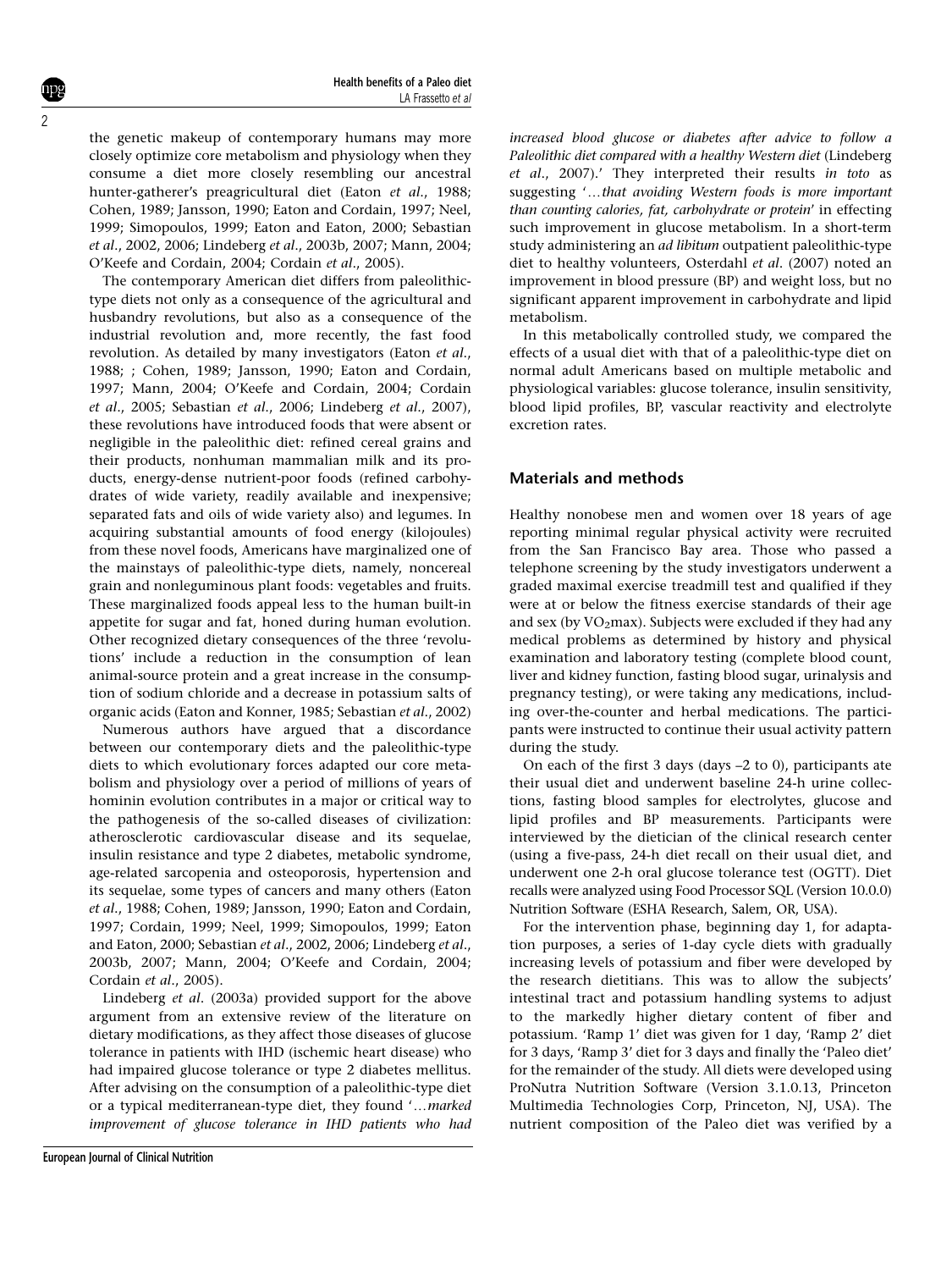composite analysis carried out by Covance Laboratories (Covance Labs, Madison, WI, USA). Meat, fish, poultry, eggs, fruits, vegetables, tree nuts, canola oil, mayonnaise and honey were included in the Ramp and Paleo phases of the diet. We excluded dairy products, legumes, cereals, grains, potatoes and products containing potassium chloride (some foods, such as mayonnaise, carrot juice and domestic meat were not consumed by hunter-gatherers, but contain the general nutritional characteristics of preagricultural foods).

The Paleo diet was divided into three meals and three snacks, all prepared by the clinical research center kitchen staff. The same diet was consumed every day. Participants ate one meal a day in the Research Center and the rest of the meals were packed for take-out. Maintenance energy needs were calculated for each individual based on their weight and daily activity levels. Body weight was measured daily, and if a deviation of three pounds from the third day's weight in the study occurred, calorie intake was adjusted (see below). We wanted to eliminate weight loss, as weight loss itself can affect the targeted outcome variables. Few adjustments were required. The 24-h urinary sodium and potassium excretion was used as a marker for dietary compliance. Bioimpedance spectroscopy (Impedimed, Sydney, Australia) was used to evaluate the total body and intracellular water content.

Blood pressure was measured after 10 min of the patients' sitting, at 1-min intervals for 3 min using an automated BP measuring system (DinaMap@PRO, GE Healthcare Worldwide, Inc., www.gehealthcare.com/). On one of those days, brachial artery diameter (BAD) and blood flow were measured at baseline and after 5 min of cuff occlusion by ultrasound (brachial artery reactivity. Subjects rested supine in a darkened room for 5–10 min before the first vascular images were recorded, and remained supine throughout the study. Longitudinal images of the brachial artery were taken with a 15-mHZ linear array vascular transducer and a Sequoia C256 system (Acuson, Mountain View, CA, USA). After basal scans for velocity and diameter, a pneumatic tourniquet was inflated for 5 min; during the fifth minute of cuff inflation, a scan of the brachial artery was recorded for the 'prerelease' diameter. At the moment of cuff release, the image was shifted to a velocity measurement to document the increase in blood flow. Within 30s, DICOM data were stored continuously for 120 s after cuff release.

All of the initial testings were repeated for days 15 to 17, and the results for days  $-2$  to 0 and 15 to 17 were averaged. This study was approved by the University of California San Francisco Institutional Review Board (UCSF IRB), and all subjects signed a written informed consent before starting the study. This study was registered at www.clinicaltrials.gov, ID number NCT00360516. Blood and urine samples were sent to Quest Diagnostics (San Jose, CA, USA) for sample analysis.

For the calculation of the sample size, not knowing what effect size to expect, we ran one participant through the study first. We used triplicate measurements during each of the two test diets (days  $-2$ ,  $-1$  and 0; days 15, 16 and 17), and for BP, we carried out daily triplicate measurements, each daily measure representing the average of three BP measurements taken 1 min apart after sitting for 10 min in the morning. As we had multiple measurements for each variable, we used repeated measures analysis of variance to determine the significance of each variable and estimate the sample size based on each variable.

In that participant, total cholesterol decreased by  $1.8 \pm 0.2$  mmol/l (32% decrease) and LDL (low-density lipoprotein) cholesterol decreased by 1.6±0.2 mmol/l (39% decrease); based on an effect-size of half of the observed change, 0.9 mmol/l with an s.d. of 0.2 mg per 100 ml, the sample size was two subjects. Mean arterial pressure decreased by  $15±9$  mm Hg and diastolic BP decreased by  $18±9$  mm Hg. On the basis of an effect size of 15 mm Hg with an s.d. of 9 mm Hg, the sample size was five subjects. To allow for more intersubject variability, we chose to study 10 subjects.

Repeated measures analysis of variancewith post hoc paired t-tests or regression analyses were used to evaluate most of the data (Sigmastat, San Rafael, CA, USA). For some parameters, median and range data were also calculated. We also evaluated the consistency of the directional changes in the outcome variable. Electrolyte and lipid profiles were averaged for days  $-2$  to 0 and 15 to 17 for each subject, and these mean values were compared before and after the diet. The three BP measures were averaged for each participant for each day, then for days  $-2$  to 0 and for days 15 to 17, and then the resultant means were compared.

In the 2-h OGTT, blood samples were drawn at 0 (fasting), 30, 60 and 120 min. The insulin area under the curve (AUC) from the 2-h OGTT was calculated using the trapezoidal method. Insulin sensitivity was tested by the homeostatic assessment model (HOMA), calculated as  $HOMA = (fasting)$ insulin  $\times$  fasting glucose)/22.4, where a value of  $\lt$ 2.1 is considered to be insulin-sensitive and a value  $>4.2$  is considered to be insulin-resistant. Statistics are reported as mean  $\pm$  s.d.

#### Subjects

Eleven participants enrolled in this study; two were medical students and declined to continue because of the amount of time required for the study procedures. Nine participants (six male, three female; age:  $38 \pm 12$  years, body mass index:  $27.8 \pm 2.4$  kg/m<sup>2</sup>) completed the study. There was no significant change in weight during the study, or in total body or intracellular water content by bioimpedance spectroscopy (BIS) between days –2 to 0 (the 'usual' diet) and 15 to 17 (the Paleo diet). There was no change in mean creatinine clearance  $0.07 \pm 0.55$  ml/s).

Urinary sodium content decreased by  $89 \pm 73$  mmol/day  $(P = 0.007)$  and chloride content decreased by  $76 \pm 64$  mmol/ day  $(P = 0.007)$ ; a decrease occurred in all nine participants. Urinary potassium content increased by  $71 \pm 54$  mmol/day

3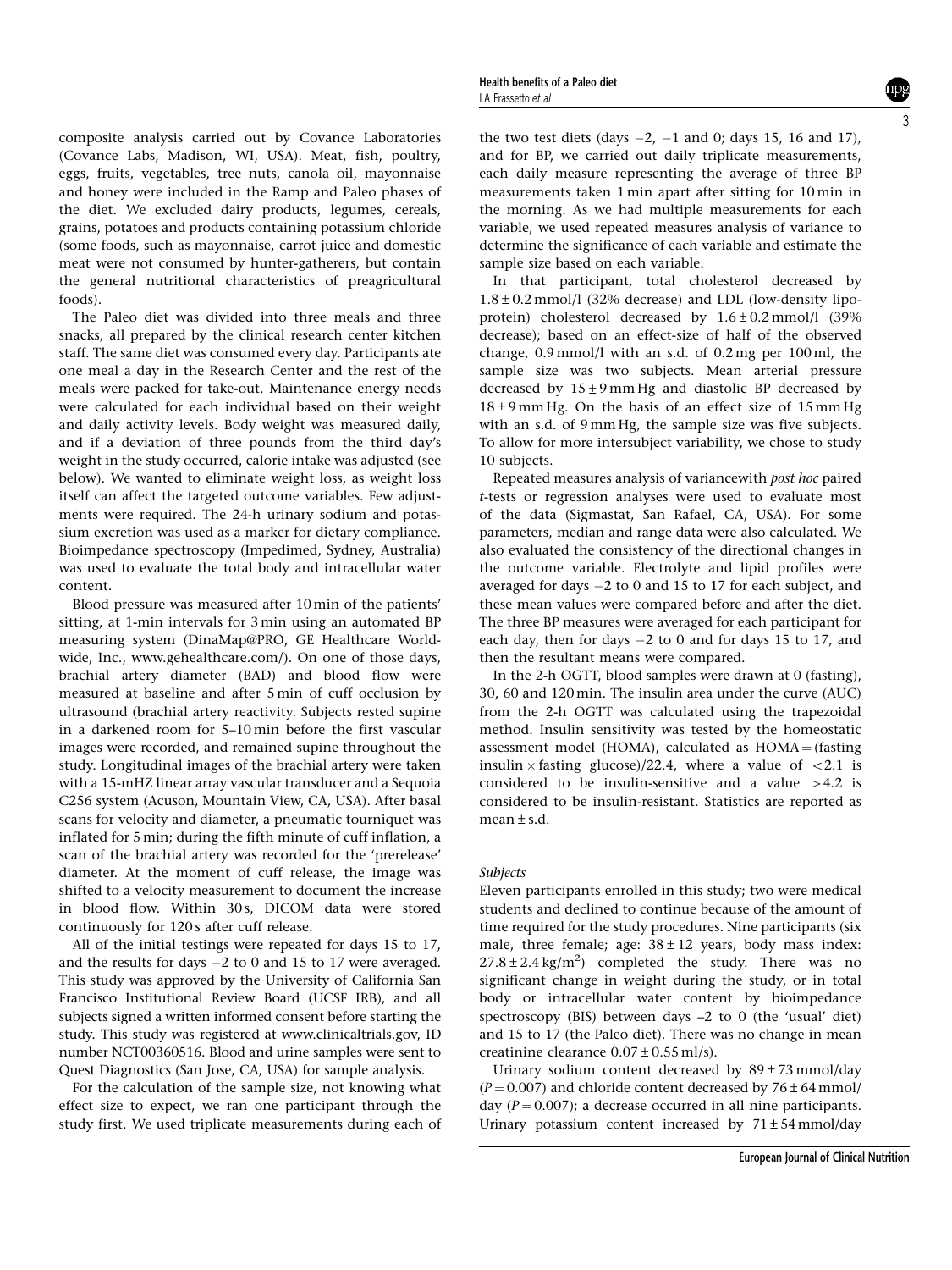4

 $(P= 0.004)$ , an increase observed in eight of the nine participants. The ratio of urinary potassium to sodium (K/Na) excretion increased from  $0.5 \pm 0.1$  to  $2.2 \pm 0.6$  ( $P < 0.001$ ), and all nine participants showed an increase. Urinary calcium/ creatinine excretion decreased by 10±5mmol Ca/88400mmol  $Cr/day, P = 0.001$ , a consistent decrease in all nine participants. There was no significant change in the urine pH.

#### Nutrient comparisons between paleolithic and usual diets

The usual diet was obtained from one or two 24-h food recalls by an experienced research dietician. Comparison between the usual and Paleo diet intakes and 24-h urine excretion is shown in Table 1, whereas Table 2 lists the menus for the actual foods consumed during the metabolic diet phases of the study. The usual diet had a calculated K/Na intake ratio of  $0.6 \pm 0.3$  and averaged 18% of calories from protein, 44% from carbohydrates and 38% from fats. An analyzed paleolithic diet composite had a K/Na intake ratio of 4.3  $(P<0.0001)$  and contained 30% of calories from proteins, 32% from fat (mainly unsaturated) and 38% from carbohydrates.

#### Lipid profiles

Mean lipid concentrations and insulin and glucose are reported in Table 3. Total cholesterol decreased by  $0.8 \pm 0.6$  mmol/l (16%),  $P = 0.007$ ; LDL cholesterol decreased by  $0.7 \pm 0.5$  mmol/l (22%),  $P = 0.003$ . Eight of the nine

Table 1 Usual vs Paleo diet intake and urine output comparisons  $(mean + s.d.)$ 

| Diet factors            | Usual diet      | delta            | P-value   |
|-------------------------|-----------------|------------------|-----------|
| Energy (Kcal)           | $2372 \pm 886$  | $+329 \pm 840$   | <b>NS</b> |
| Protein (q)             | $107 \pm 49$    | $+91 \pm 50$     | 0.0006    |
| Carbohydrates (q)       | $254 \pm 128$   | $-5 \pm 126$     | <b>NS</b> |
| Total fat (q)           | $99 \pm 56$     | $-3 \pm 53$      | NS.       |
| Saturated fat (q)       | $32 \pm 22$     | $-16 \pm 21$     | 0.05      |
| Monounsaturated fat (q) | $33 \pm 22$     | $+13 \pm 20$     | <b>NS</b> |
| Polyunsaturated fat (q) | $10 \pm 4$      | $+20 \pm 5$      | < 0.0001  |
| Cholesterol (mg)        | $498 \pm 290$   | $-187 \pm 275$   | <b>NS</b> |
| Calcium (mmol)          | $22 \pm 10$     | $-2 \pm 10$      | <b>NS</b> |
| Sodium (mmol)           | $156 \pm 84$    | $-92 \pm 82$     | 0.01      |
| Potassium (mmol)        | $81 \pm 29$     | $+193 \pm 42$    | < 0.0001  |
| Phosphate (mmol)        | $56 \pm 21$     | $+22 \pm 19$     | 0.01      |
| Magnesium (mmol)        | $15 \pm 4$      | $+14 \pm 6$      | < 0.0001  |
| 24-h urine ( $n = 9$ )  |                 |                  |           |
| pH <sup>a</sup>         | $6.20 \pm 0.17$ | $+0.34 \pm 0.46$ | NS.       |
| UNaV (mmol)             | $151 \pm 66$    | $-89 \pm 73$     | 0.007     |
| UCIV (mmol)             | $142 \pm 63$    | $-76 \pm 63$     | 0.007     |
| UKV (mmol)              | $66 \pm 20$     | $+71 \pm 56$     | 0.004     |
| UKV/UNaV (mmol)         | $0.5 \pm 0.1$   | $+1.8 \pm 0.6$   | < 0.0001  |
| CrCl (ml/min)           | $115 \pm 27$    | $+4 \pm 33$      | <b>NS</b> |
| UCa/CrV (mg/100 mg)     | $100 \pm 40$    | $-40 \pm 30$     | 0.0009    |

Abbreviations: NS, not significant; Na, sodium; K, potassium; CrCl, creatinine clearance; Ca/Cr, calcium/creatinine ratio.

 $a_n = 5$  for pH.

European Journal of Clinical Nutrition

participants showed the decrease in these two variables. Very low density lipoproteins (VLDL) cholesterol decreased by  $0.2 \pm 0.1$  mmol/l (35%) and triglycerides decreased by  $0.3 \pm 0.3$  mmol/l (35%). All nine participants showed the decrease in these two variables. No significant change occurred in HDL (high-density lipoprotein).

#### Glucose and insulin profiles

Results of the 2-h OGTTs are also given in Table 3. Mean fasting glucose decreased by  $0.3 \pm 0.4$  mmol/l (5%), which was not significant. Fasting insulin decreased by  $48 \pm 62$  pmol/l (68%), from baseline (P = 0.07). During the 2-h OGTT, insulin AUC decreased by  $181 \pm 132$  pmol,  $P = 0.006$ . The decrease in insulin AUC correlated inversely with the magnitude of change in urinary potassium excretion among the subjects (Figure 1b), the highest decreases in insulin AUC occurring in those subjects with the highest increases in the intake of dietary potassium (Figure 1a). Reductions in fasting plasma insulin and in the 2-h plasma insulin AUC occurred in eight of the nine subjects. The integrated value of plasma insulin concentration over the period of the oral GTT (viz, the insulin AUC) relative to the corresponding integrated value of plasma glucose concentration was significantly lower during the paleolithic diet period than during the usual diet period. Specifically, insulin/glucose AUC of the usual diet vs the Paleo diet decreased from  $20 \pm 10$  to  $12 \pm 9$  mg/M,  $P = 0.005$ . All nine participants showed a decrease in the ratio of plasma insulin AUC to plasma glucose AUC.

#### Blood pressure and vascular reactivity

Blood pressure and vascular reactivity data, as measured by brachial artery reactivity are given in Table 4. There was a significant decrease in the mean diastolic BP,  $-3 \pm 3$  mm Hg  $(P = 0.006)$ , and the mean value of mean arterial pressure,  $-3 \pm 3$  mm Hg ( $P = 0.01$ ), both occurring in eight of the nine participants. There was only a trend toward a decrease in systolic  $BP -3 \pm 5$  mm Hg.

Table 4 shows the BP measures and vascular diameter and blood flows before and after arterial occlusion for days  $-2$  to 0 and 15 to 17. The mean diastolic BP decreased by  $3.4 \pm 2.7$  mm Hg ( $P = 0.006$ ), a decrease seen in eight of the nine participants. The mean arterial pressure also decreased significantly ( $P = 0.01$ ), with a decrease seen in the same eight participants. The peak BAD during hyperemia increased significantly. There was no significant difference before or on the Paleo diet for baseline BAD. After 5 min of brachial artery occlusion, just before releasing the BP cuff, BAD tended to be slightly smaller during the Paleo diet,  $-0.15 \pm 0.20$  mm,  $P = 0.07$ . Immediately after cuff release, the peak BAD during the compensatory hyperemia following blood flow occlusion (pkFMD) was significantly greater on the Paleo diet,  $+0.19 \pm 0.23$  mm,  $P = 0.05$ . The Paleolithic diet-related increases in baseline BAD, in precuff release BAD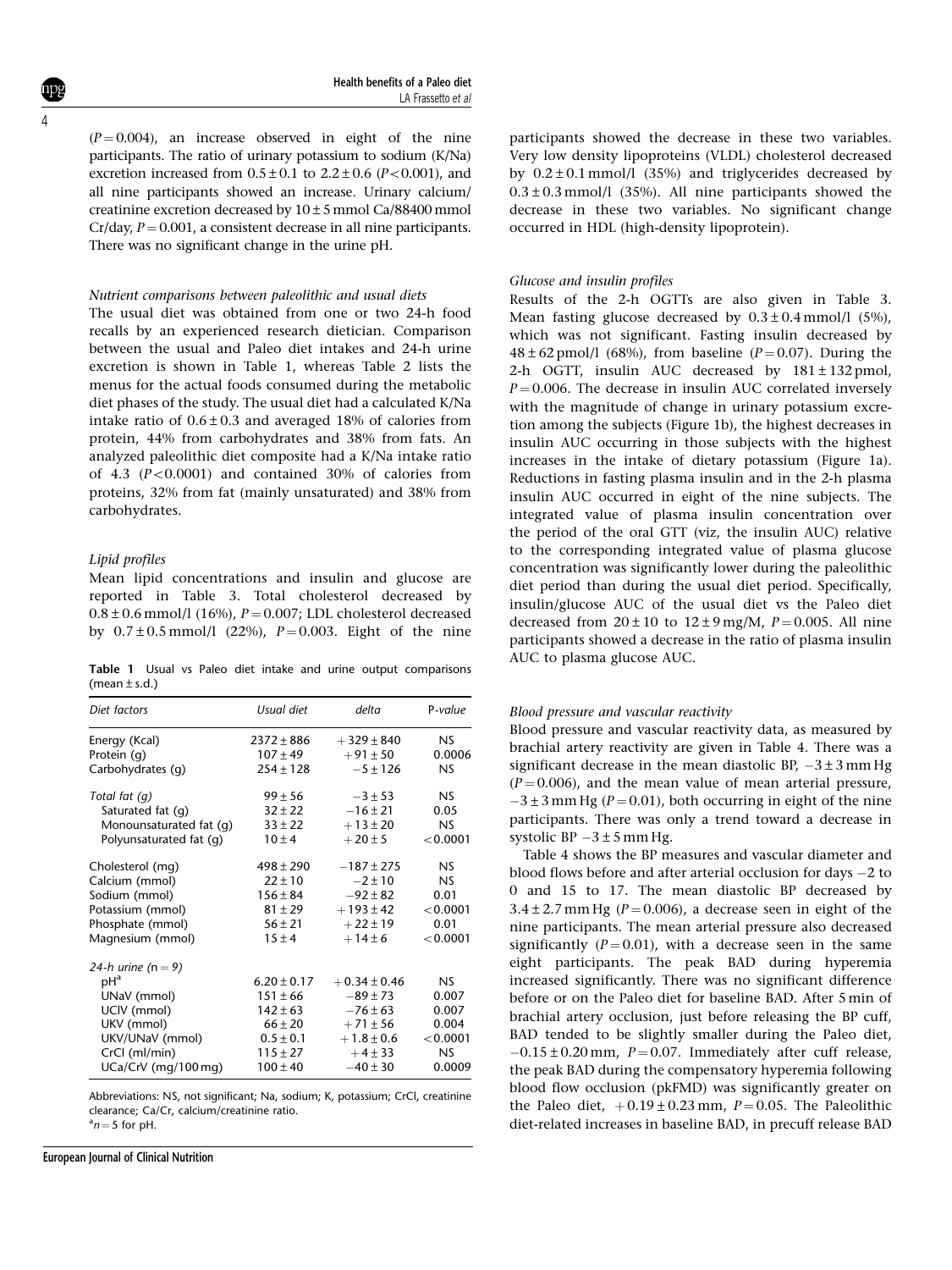| Diet              | Ramp 1                                                                                                      | Ramp 2                                                                               | Ramp 3                                                                                                   | Paleo diet                                                                                                           |
|-------------------|-------------------------------------------------------------------------------------------------------------|--------------------------------------------------------------------------------------|----------------------------------------------------------------------------------------------------------|----------------------------------------------------------------------------------------------------------------------|
| Potassium content | 125 mmol                                                                                                    | 180 mmol                                                                             | 259 mmol                                                                                                 | 339 mmol                                                                                                             |
| <b>Breakfast</b>  | Honey<br>Fresh pineapple<br>Scrambled eggs                                                                  | Honey<br>Orange juice<br>Fresh pineapple<br>Pork tenderloin                          | Honey<br>Orange juice<br>Fresh pineapple<br>Pork tenderloin                                              | Honey<br>Carrot Juice<br>Fresh pineapple<br>Pork tenderloin                                                          |
| AM snack          |                                                                                                             |                                                                                      |                                                                                                          |                                                                                                                      |
|                   | Lettuce, cucumber, celery<br>and tomatoes with oil and<br>vinegar dressing<br>Carrot juice                  | Celery, cucumber, red<br>peppers and tomatoes with<br>oil and vinegar dressing       | Low salt tomato soup                                                                                     | Almonds<br>Carrot juice                                                                                              |
|                   |                                                                                                             |                                                                                      |                                                                                                          |                                                                                                                      |
| Lunch             | Stir-fried fresh zucchini<br>Tuna salad (tuna, radish,<br>shallots, mayo) on lettuce<br>Applesauce<br>Honey | Carrot juice<br>Tuna salad/mayo on lettuce                                           | Carrot juice<br>Tuna salad/mayo on lettuce<br>Honey                                                      | Carrot juice<br>Tuna Salad (mayo, radishes,<br>shallots) on lettuce<br>Low-salt tomato soup with<br>chopped tomatoes |
| Day Snack         |                                                                                                             |                                                                                      |                                                                                                          |                                                                                                                      |
|                   | Lettuce, carrot and peppers<br>with oil and vinegar dressing<br>Canned pears<br>Honey                       | Turkey/mayo in lettuce wrap<br>Carrots and tomatoes with oil<br>and vinegar dressing | Turkey/mayo with lettuce<br>wrap<br>Carrots and tomatoes with oil<br>nd vinegar dressing<br>Tomato juice | Turkey, quacamole and tomato<br>lettuce roll-ups                                                                     |
| Dinner            |                                                                                                             |                                                                                      |                                                                                                          |                                                                                                                      |
|                   | Chicken breast stir-fry with<br>broccoli and garlic                                                         | Chicken breast stir-fry with<br>fresh spinach, garlic and<br>broccoli                | Chicken breast stir-fry with<br>fresh spinach, broccoli and                                              | Chicken breast stir-fry with fresh<br>spinach, garlic and broccoli                                                   |
|                   | Mandarin oranges                                                                                            | Mandarin oranges                                                                     | garlic<br>Mandarin oranges                                                                               | Roasted parsnips and<br>mushrooms with thyme                                                                         |
|                   |                                                                                                             | Honey                                                                                | Tomato juice                                                                                             | Low salt tomato soup                                                                                                 |
| <b>PM Snack</b>   | Turkey and tomatoes with                                                                                    | Cantaloupe                                                                           | Cantaloupe                                                                                               | Cantaloupe                                                                                                           |
|                   | mayo in lettuce wrap                                                                                        | Carrot juice                                                                         | Carrot juice<br>Honey                                                                                    | Carrot juice                                                                                                         |

Table 2 Menu: 1 week of increasing fiber and potassium diets ('ramp' diets) and Paleo diet (per 3000 kcal)

| Table 3 Effect of the paleolithic diet on metabolic variables |  |
|---------------------------------------------------------------|--|
|---------------------------------------------------------------|--|

| Category            | Variable                        | Usual diet    | Paleolithic diet | % Change | P-value   |
|---------------------|---------------------------------|---------------|------------------|----------|-----------|
| Lipids              | Total cholesterol (mmol/l)      | $4.7 \pm 0.9$ | $4.0 \pm 0.7$    | $-16$    | 0.007     |
|                     | HDL (mmol/l)                    | $1.3 \pm 0.2$ | $1.3 \pm 0.3$    | $+4$     | <b>NS</b> |
|                     | LDL (mmol/l)                    | $3.0 \pm 0.7$ | $2.3 \pm 0.6$    | $-22$    | 0.003     |
|                     | VLDL (mmol/l)                   | $0.4 \pm 0.2$ | $0.3 \pm 0.1$    | $-35$    | 0.01      |
|                     | Triglycerides (mmol/l)          | $0.9 \pm 0.4$ | $0.6 \pm 0.1$    | $-35$    | 0.01      |
| Fasting             | Fasting insulin (pmol/l)        | $69 \pm 63$   | $21 \pm 7$       | $-68$    | 0.07      |
| Insulin and Glucose | Fasting glucose (mmol/l)        | $18 \pm 3$    | $17 \pm 2$       | -5       | <b>NS</b> |
| OGTT                | Insulin AUC (pmol $\times$ h/l) | $533 \pm 222$ | $361 \pm 194$    | $-39$    | 0.006     |
|                     | HOMA <sup>a</sup>               | $3.2 \pm 3.2$ | $1.0 \pm 0.4$    | $-72$    | 0.07      |

Abbreviation:  $HOMA = homeostatic assessment$ .

<sup>a</sup> Equation for HOMA = (fasting insulin  $\times$  fasting glucose)/22.4.

mpg 5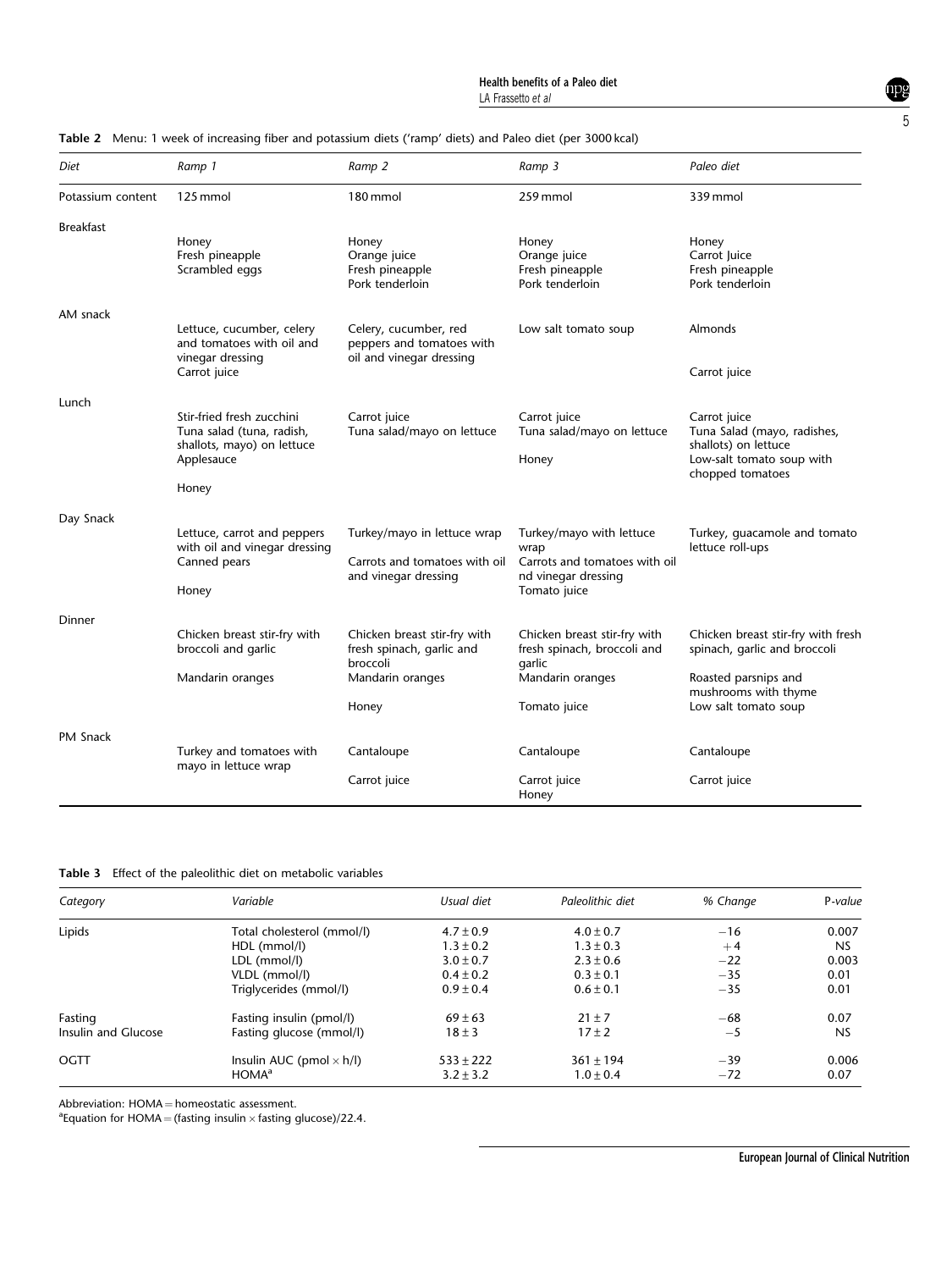b a **0.06 280 r=0.74**, **p=0.04 r=0.90**, **p=0.005**  $\triangle$  Arterial cross-sectional area,  $\text{cm}^2$ **140** ∆ Arterial cross-sectional area, cm<sup>2</sup> **0.04** ∆ Insulin AUC, pmol\*hr/L **Insulin AUC, pmol\*hr/L 0 0.02 -140 0.00 -280 -0.02 -420 -0.04 -560 0 20 40 60 80 100 120 140 160 180 0 20 40 60 80 100 120 140 160 180** ∆ **Daily Urine K excretion, mmol/day** ∆ **Daily Urine K excretion, mmol/day**

Health benefits of a Paleo diet

LA Frassetto et al

Figure 1 (a and b) Physiological changes correlating with increases in average daily urine potassium excretion (an index of dietary potassium intake. (a) Increasing arterial dilation and (b) decreasing insulin secretion during 2-h oral glucose tolerance test.

Table 4 Resting blood pressure measurements and brachial artery reactivity data

| Factor                                                     | Days $-2$ to 0 (usual diet) | Days 15 to 17 (Paleo diet) | P-value   |
|------------------------------------------------------------|-----------------------------|----------------------------|-----------|
| Resting BP                                                 |                             |                            |           |
| Systolic BP (mm Hg)                                        | $116 \pm 10$                | $-2.6 \pm 5.1$             | <b>NS</b> |
| Diastolic BP (mm Hg)                                       | $71 \pm 6$                  | $-3.4 \pm 2.7$             | 0.006     |
| MAP (mm Hg)                                                | $86 \pm 7$                  | $-3.1 \pm 2.9$             | 0.01      |
| Brachial artery diameter at baseline (BAD; mm)             | $3.97 \pm 0.88$             | $3.98 \pm 0.85$            | 0.14      |
| Peak brachial artery diameter during hyperemia (pkFMD; mm) | $4.25 \pm 0.83$             | $4.35 \pm 0.73$            | 0.05      |
| Absolute difference (pkFMD-BAD; mm)                        | $0.288 \pm 0.089$           | $0.371 \pm 0.158$          | 0.06      |

Abbreviations: BAD, brachial artery diameter; BP, blood pressure.

and in the brachial artery cross-sectional area, all are correlated  $(r=0.71, P=0.047; r=0.72, P=0.04; r=0.74,$  $P = 0.04$ , respectively).

In all the consistency data reported, the Wilcoxon signed-rank test gave significant P-values, ranging from  $< 0.004$  to  $< 0.04$ .

## Discussion

We found, in a small group of sedentary, slightly overweight (body mass index: 27.  $8 \pm 2.4 \text{ kg/m}^2$ ), but not obese adult humans, that switching from their usual diet to a paleolithictype diet, which contained no cereal grains, dairy and legumes, resulted, after only a short period of time and without any weight loss or increase in activity levels, in (a) significant reductions in BP associated with improved arterial distensibility; (b) large significant reductions and increases, respectively, in 24-h urine sodium and potassium excretion; (c) reduced urinary calcium excretion; (d) a significant reduction in fasting plasma insulin concentration; (e) a significant reduction in the plasma insulin vs time AUC, during an OGTT; (f) the highest reductions in plasma insulin AUC occurring in participants with the highest increase in urinary potassium (index of dietary potassium); (g) a significantly lower integrated value of plasma insulin concentration over the period of the OGTT (that is, the plasma insulin AUC) relative to the corresponding integrated value of plasma glucose concentration (that is, the plasma glucose AUC)—an index of improved insulin sensitivity; (h) improved insulin sensitivity by homeostatic model assessment; (i) improved insulin sensitivity proportional to the degree of baseline insulin resistance; (j) large significant reductions in total cholesterol, LDL and triglycerides; and (k) no significant change in HDL. In addition to the quantitative statistical significance, in all these measured variables, either eight or all of the nine participants had identical directional responses to the switch from the usual diet to the paleolithictype diet. The direction of change indicated very consistently improved metabolic and physiological status with respect to circulatory, carbohydrate and lipid metabolism/ physiology. We did not consider the BP changes surprising, in as much as switching to the paleolithic diet greatly reduced sodium excretion and increased potassium excretion, with a fivefold increase in the urine K/Na ratio reflecting, presumably, corresponding changes in the BP

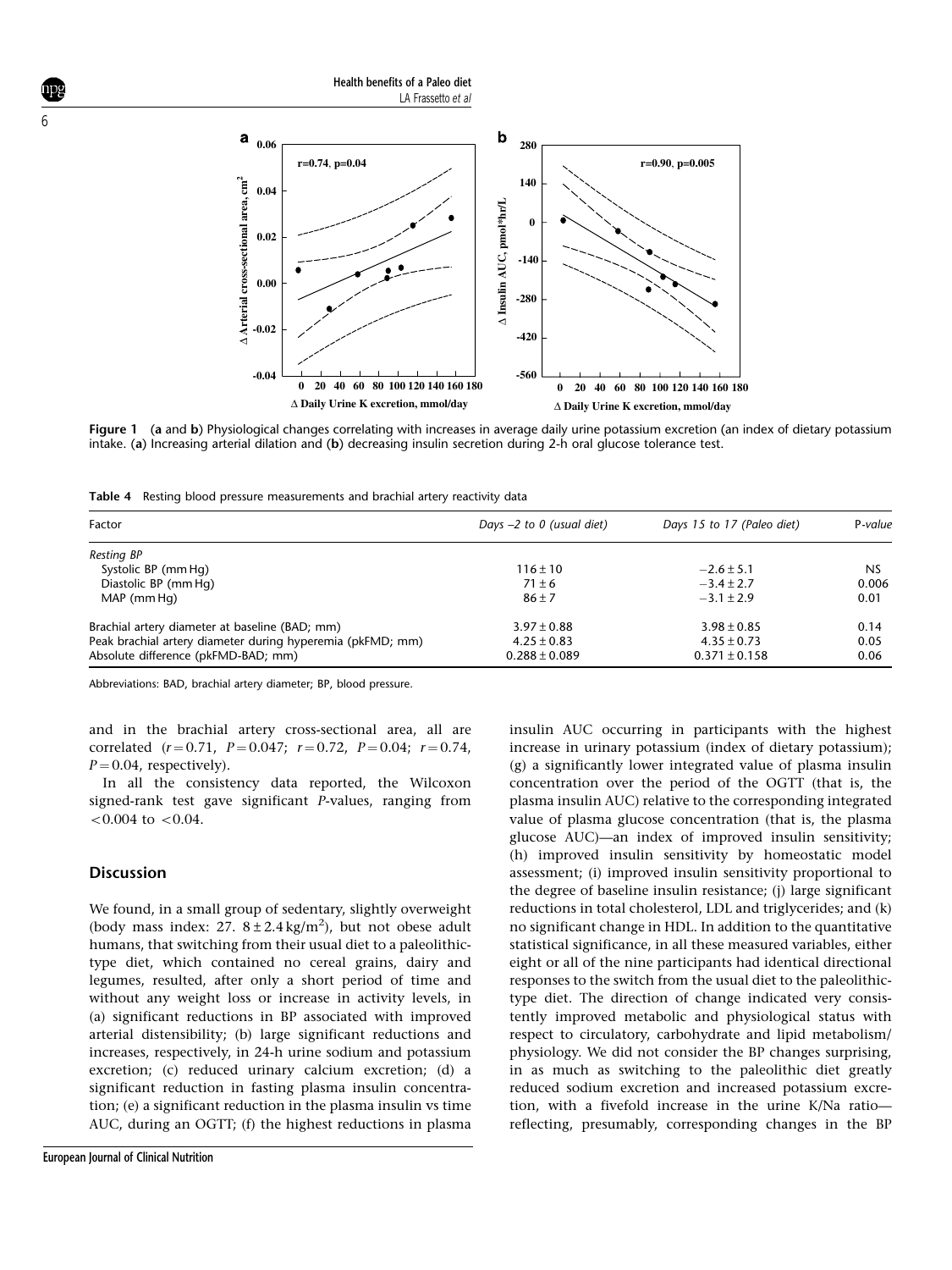variables and the changes in urine sodium, potassium, or the K/Na ratio. On the other hand, as the participants in this study did not have hypertension to begin with  $(116 \pm 10)$  $71 \pm 6$ ), we did not expect large BP changes or strong correlations with the changed electrolyte parameters. In the Dietary Approaches to Stop Hypertension (DASH) sodium diet, nonblack subjects without hypertension also experienced minimal changes in their systolic BP on both the DASH intermediate and the DASH low-sodium diets (Sacks et al., 2001). As calcium intake remained unchanged and urine calcium decreased, the reduction in BP may have related, in part, to a positive calcium balance (Pryer et al., 1995; Bucher et al., 1996).

Recently, Lindeberg et al. (2007) compared 29 nonhypertensive patients with either glucose intolerance or type 2 diabetes and ischemic heart disease on 12 weeks of either a paleolithic- or a mediterranean-type diet, and reported no reduction of BP in the study participants consuming a paleolithic diet. In normotensive persons, homeostatic mechanisms to minimize reductions in BP would militate against further lowering of BP. This does not rule out the possibility that with the prolonged consumption of a paleolithic-type diet, homeostasis-set-points may change and maintain 'normal' BP at lower than current 'normotensive' norms.

Our studies in these nondiabetic participants showed no significant decrease in plasma glucose concentration AUC during a 2-h OGTT. What did change was that the same plasma glucose AUC was maintained with a significantly lower amount of insulin secretion, as indicated by significantly lower plasma insulin AUC during the glucose challenge. Indeed, the ratio of the integrated values of plasma insulin to those of plasma glucose (insulin /glucose AUC ratio) during the glucose challenge decreased significantly by about 40% in response to consuming the paleolithic diet. In other words, glucose tolerance could be maintained with less insulin secretion. Confirming an implied increase in insulin sensitivity, the insulin sensitivity measured by HOMA improved, in particular in those individuals who had the least insulin sensitivity when consuming their usual diet (Figure 2).

In Lindeberg et al.'s study (2007), the diabetic or hyperglycemic subjects on paleolithic-type diets also showed improvement in both insulin and glucose AUC in 2-h OGTTs to a larger extent than those on the mediterranean-type comparison diet. Subjects in both groups lost about the same amount of weight, approximately 4.5 kg, over the course of this study, compared with baseline, yet those in the paleolithic diet groups showed a reduction in their glucose levels by 36% ( $P = 0.0003$ ) compared with 7% in the mediterranean group, and a decrease in their insulin secretion by 30% ( $P = 0.007$ ) compared with 13% in the mediterranean group, suggesting additional benefits of the paleolithic diet over the mediterranean diet because of weight loss.

Our data also revealed a marked improvement in the lipid profiles of those on the Paleo diet. Lindeberg et al. (2007) did

Health benefits of a Paleo diet LA Frassetto et al





Figure 2 Degree of improvement in HOMA on Paleo diet was greatest in those with the highest baseline HOMA values. HOMA, homeostatic assessment.

not report lipid profile data, but other studies with partial paleolithic-type diets have evaluated diet composition effects on lipid profiles. In the OmniHeart study, 164 adults with pre- or Stage 1 hypertension were randomized to crossover trial of three 6-week periods of a diet rich in carbohydrates from fruits and vegetables, a diet rich in protein or a diet rich in unsaturated fat (Appel et al., 2005). Compared with baseline diet, which was the same for all subjects, on the three intervention diets, total cholesterol decreased by an average of 0.3–0.5 mmol/l (8–13%), LDL cholesterol decreased by 0.3–0.4 mmol/l (9–11%) and triglycerides by 0–0.2 mmol/l (0–16%) over the 6-week intervention period. To put this in perspective, medication therapy, such as statins lowers LDL cholesterol in a dose-dependent fashion, between 25 to 50% over a 3-month period (Davidson and Toth, 2004).

In comparison, the Paleo diet, which could be thought of as a combination of all three of these diets (high fruits and vegetables, high protein and high unsaturated fat), not surprisingly lowered lipid levels even more than these diets did, as shown in Table 3. What is remarkable is how rapidly and dramatically our subjects improved over such a wide range of parameters; lipid profiles, insulin secretion, BP and vascular reactivity, all without losing weight, increasing their activity levels or taking any medication.

One limitation of our study was the small sample size. However, we had an estimate of effect-size and variability from our first subject for both changes in BP and in lipid profiles, and both suggested that 10 subjects would be a reasonable sample size. In addition, the study was tightly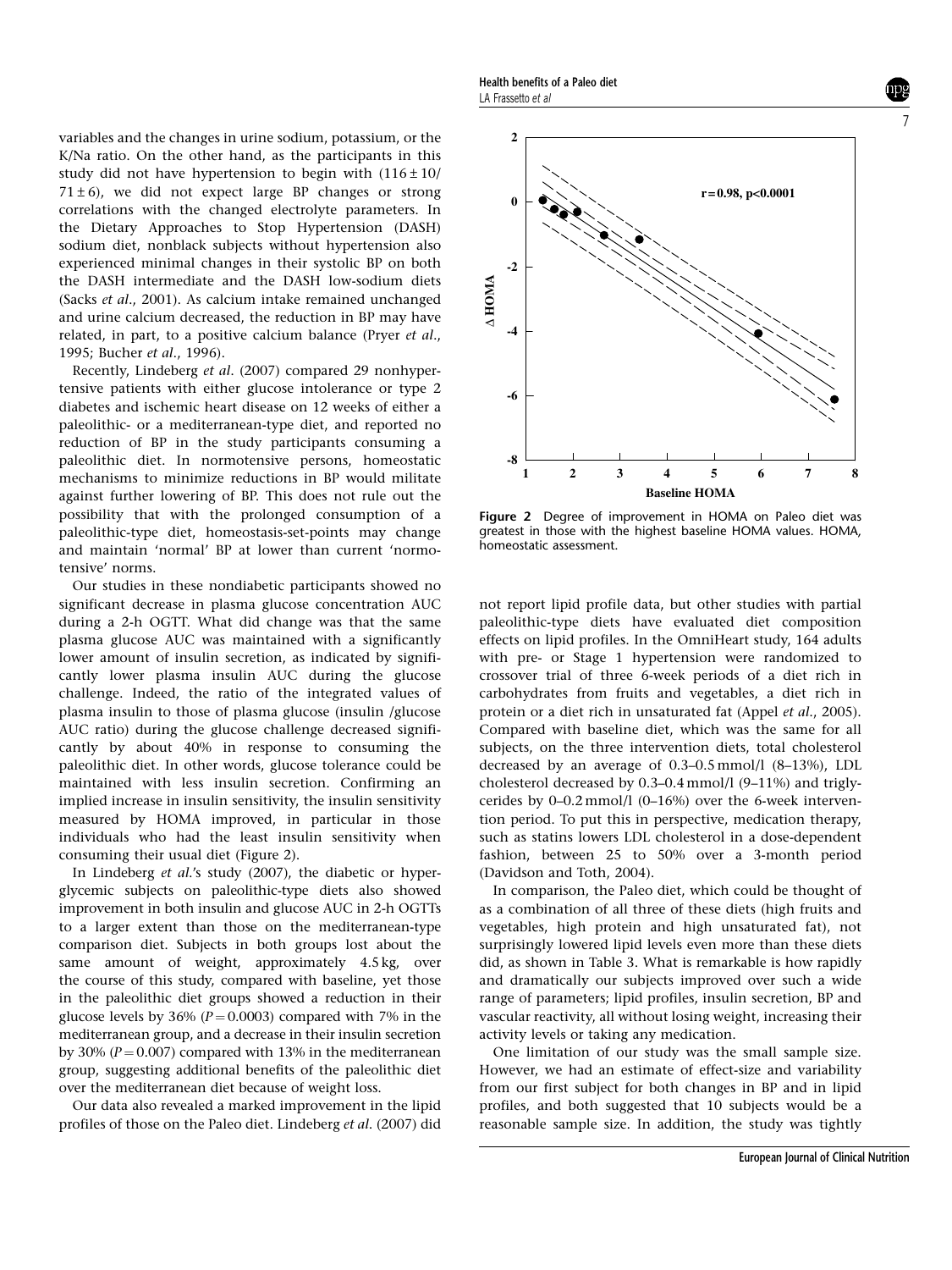managed in a rigorously applied protocol. The subjects were fed a metabolically prepared diet, and were observed daily for the duration of the study to ensure compliance with the diet, and many of our measurements were made in triplicate, on different days, and the results averaged.

Another limitation was the heterogeneity of the subjects (male, female, African–American, Caucasian, Asian). Undoubtedly a variation exists between both different populations and different subjects. For example, there seems to be genetic differences in the risk of developing type 2 diabetes on a westernized diet. Owing to the small sample size of this study one cannot confidently predict that paleolithic diets induce the same metabolic effects in different populations or different subjects. On the other hand, if our basic hypothesis holds, namely, that humans should be better adapted physiologically to this kind of diet, then we might expect many subjects to improve on this diet, and that is exactly the consistency we saw. Only large clinical trials among diverse groups can settle the issue. With this and two other promising studies (Lindeberg et al., 2007; Osterdahl et al., 2007), perhaps we can justify such trials.

A third limitation could be that we did not have a separate group of participants as a control group. We used the subjects as their own controls and utilized a control period in which the repeatable target variables remained stable, and we ensured compliance with measures of urinary potassium.

Many arguments critical of the contemporary use of paleolithic-type diets have been put forward, and detailed responses have been put forward to counter them (Eaton et al., 2002). Nevertheless, a consensus has not been reached, in particular about the potential disadvantages of the contemporary consumption of a paleolithic-type diet. One argument is that the generous quality of animal-source foods, in the form of livestock, in the paleolithic diet cost more in production-energy and in the generation of greenhouse gases than do plant-source foods, thereby contributing to global warming (Steinfeld et al., 2006).

Many diet regimens have been reported to have health benefits. Several of them (for example, vegetarian and vegan diets) differ in many respects compared with paleolithic-type diets. Further investigation of the short- and long-term effects of such diets compared with paleolithic-type diets will be necessary to determine relative health efficacy. As we discussed earlier, the paleolithic-type we employed showed similar BP effects in non-hypertensive subjects on the DASH low-sodium diet, and better lipid profiles than the Omni-Heart diets (high-carbohydrate from fruits and vegetables; high-protein from animal-source foods; high- unsaturated fats).

This was a preliminary study conducted to see whether future research in larger numbers of subjects would be needed. Because the subjects who were most insulin resistant or had the highest lipid levels improved the most when switched to a paleolithic-type diet, we next plan to study the effect of a paleolithic-type diet in patients with type 2 diabetes. What we can say with this study is that even the most 'normal' of our healthy sedentary subjects showed an improvement in their BP and glucose tolerance, a decrease in insulin secretion and an increase in insulin sensitivity, and a great improvement in their lipid profiles without weight loss in less than 2 weeks on the Paleo diet—all important factors that would be necessary in any potential cure for the metabolic syndrome.

### Acknowledgements

We thank the staff of the Clinical Research Center for all the work and support that they provided during this study. This study was supported by the GCRC center Grant M01 RR00027

## References

- Appel LJ, Sacks FM, Carey VJ, Obarzanek E, Swain JF, Miller III ER et al. (2005). Effects of protein, monounsaturated fat, and carbohydrate intake on blood pressure and serum lipids: results of the OmniHeart randomized trial. J Am Med Assoc 294, 2455–2464.
- Brandt Niel. Evolutionary and Geological Timelines. http://www. talkorigins.org/origins/geo\_timeline.html. 2007.
- Bucher HC, Cook RJ, Guyatt GH, Lang JD, Cook DJ, Hatala R et al. (1996). Effects of dietary calcium supplementation on blood pressure. A meta-analysis of randomized controlled trials. J Am Med Assoc 275, 1016–1022.
- Cohen M (1989). Health and the Rise of Civilization. Yale University Press: New Haven, pp 131–141.
- Cordain L (1999). Cereal Grains: Humanity's Double-Edged Sword. In: Simopoulos AP (ed). Evolutionary Aspects of Nutrition and Health: Diet, Exercise, Genetics and Chronic Disease. S Karger: Switzerland, pp 19–73.
- Cordain L, Eaton SB, Sebastian A, Mann N, Lindeberg S, Watkins BA et al. (2005). Origins and evolution of the Western diet: health implications for the 21st century. Am J Clin Nutr 81, 341-354.
- Davidson MH, Toth PP (2004). Comparative effects of lipid-lowering therapies. Prog Cardiovasc Dis 47, 73–104.
- Eaton SB, Cordain L (1997). Evolutionary aspects of diet: old genes, new fuels. Nutritional changes since agriculture. World Rev Nutr Diet 81, 26–37.
- Eaton SB, Cordain L, Lindeberg S (2002). Evolutionary health promotion: a consideration of common counterarguments. Prev Med 34, 119–123.
- Eaton SB, Eaton III SB (2000). Paleolithic vs modern diets—selected pathophysiological implications. Eur J Nutr 39, 67–70.
- Eaton SB, Konner M (1985). Paleolithic nutrition. A consideration of its nature and current implications. N Engl J Med 312, 283–289.
- Eaton SB, Konner M, Shostak M (1988). Stone agers in the fast lane; chronic degenerative diseases in evolutionary perspective. Am J Med 84, 739–749.
- Jansson B (1990). Dietary, total body, and intracellular potassium-tosodium ratios and their influence on cancer. Cancer Detect Prev 14, 563–565.
- Lindeberg S, Cordain L, Eaton SB (2003a). The biological and clinical potential of a Palaeolithic diet: review. J Nutr Environ Med 13, 149–160.
- Lindeberg S, Cordain L, Eaton BS (2003b). Biological and clinical potential of a palaeolithic diet. J Nutr Environ Med 13, 149–160.
- Lindeberg S, Jonsson T, Granfeldt Y, Borgstrand E, Soffman J, Sjostrom K et al. (2007). A Palaeolithic diet improves glucose tolerance more than a Mediterranean-like diet in individuals with ischaemic heart disease. Diabetologia 50, 1795–1807.
- Mann NJ (2004). Paleolithic nutrition: what can we learn from the past? Asia Pac J Clin Nutr 13, S17.